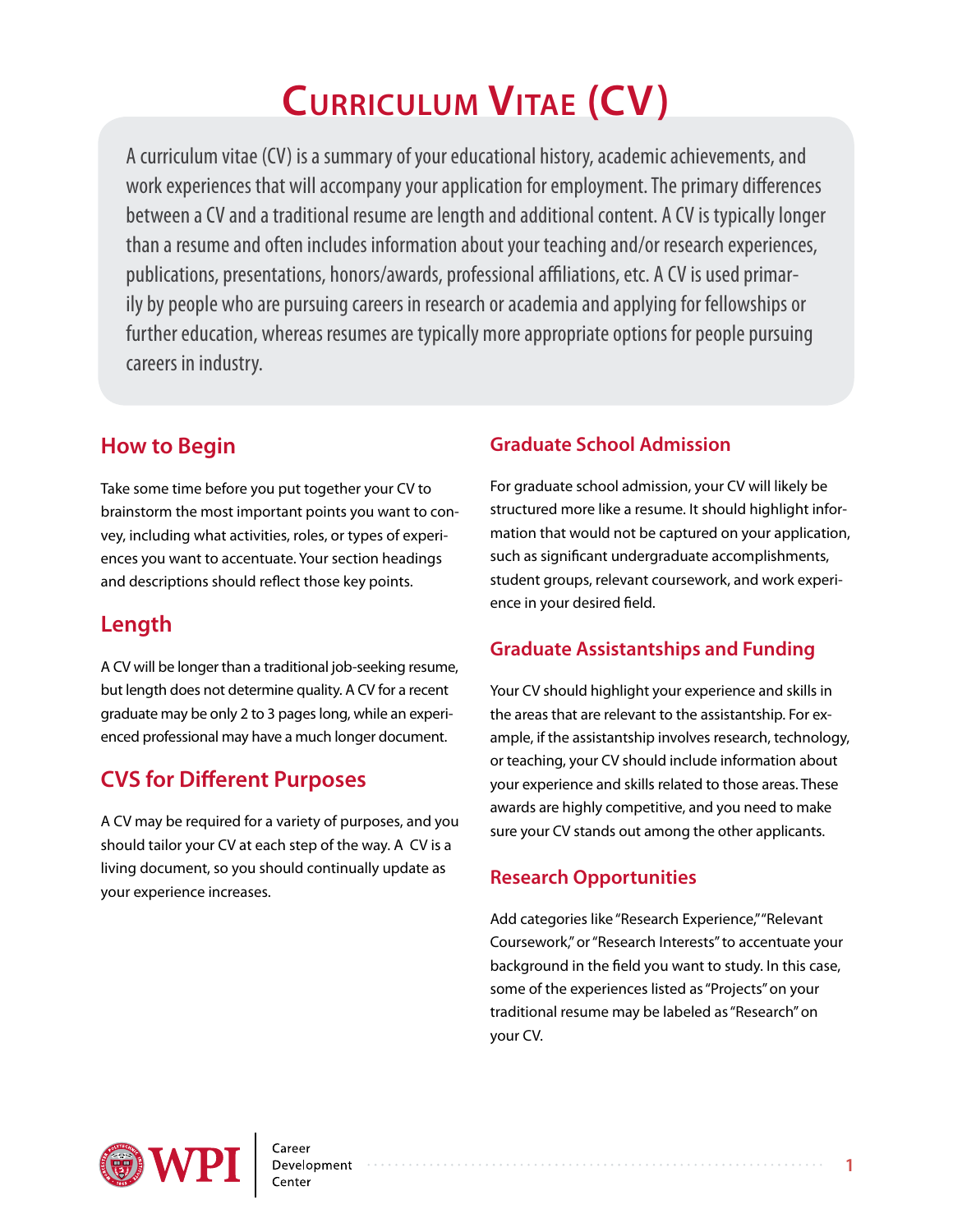#### **Dissertation Review/Defense**

Include "PhD Candidate" in the Education section to convey that you are in the final stages of your program. Include references to significant coursework, supervised research projects, presentations (on campus and off), research, and teaching experience.

#### **Employment**

First and foremost, a CV for employment purposes must be up-to-date with all of your most recent experiences and accomplishments and should not contain any errors. Research the responsibilities and requirements of the position to which you are applying and be sure to construct your CV as to show off your experiences and skills that relate.

## **CV Content**

#### **Name and Contact Information**

You should always use your full legal name on a CV. When listing your address and phone number, choose the postal address that is most accessible for you to receive mail and the direct phone number at which you are least likely to miss calls. You should not use a university department address on your CV unless you are employed by that school as a professor or researcher. Your email address should be professional and not necessarily associated with your current employer, particularly if you are looking for an academic job at another institution. If you have a professional website or portfolio, you may choose to include a link to that page; you can also include a URL for your LinkedIn profile.

#### **Objective**

An objective is a concise, direct statement of what you hope to do and is especially helpful when your goals are different from your current career background.

#### **Education**

This section should include your degree(s) and institution(s), as well as expected graduation dates (month and year), dissertation/thesis topics, and possibly your focus area(s). If you attended WPI as an undergraduate, you may put your MQP title beneath your Bachelor's degree. Your degree should be bolded. If you attended a prestigious university, that should be bolded as well. If you are in a PhD program, "PhD Candidate" would be used for a degree name to indicate you have passed your candidacy/qualifying exam but have not yet defended your dissertation. You will only change it to "PhD" once you have earned your degree. Within the Education section you can also list courses that are relevant to the position to which you are applying. If you have multiple degrees, list them in reversechronological order with most recent degree first.

You may choose to list academic honors within your Education section or in a separate Honors or Awards section. This section may be titled *Education, Academic Background, Educational Overview, Professional Studies,* etc.

## **Teaching, Research, and/or Clinical Interests/Expertise**

Many universities list specific areas of teaching, research, or clinical competence required for certain faculty positions or consulting positions. A section explicitly stating your specialties and areas of interest highlights your expertise and acts as a focus for the rest of your CV as you share experiences that support your interest areas.

This section may be titled a variety of names, such as: *Research Areas, Research Interests, Teaching Interests, Teaching & Research Areas, Clinical Competence, Areas of Expertise, or Consulting Experience*.

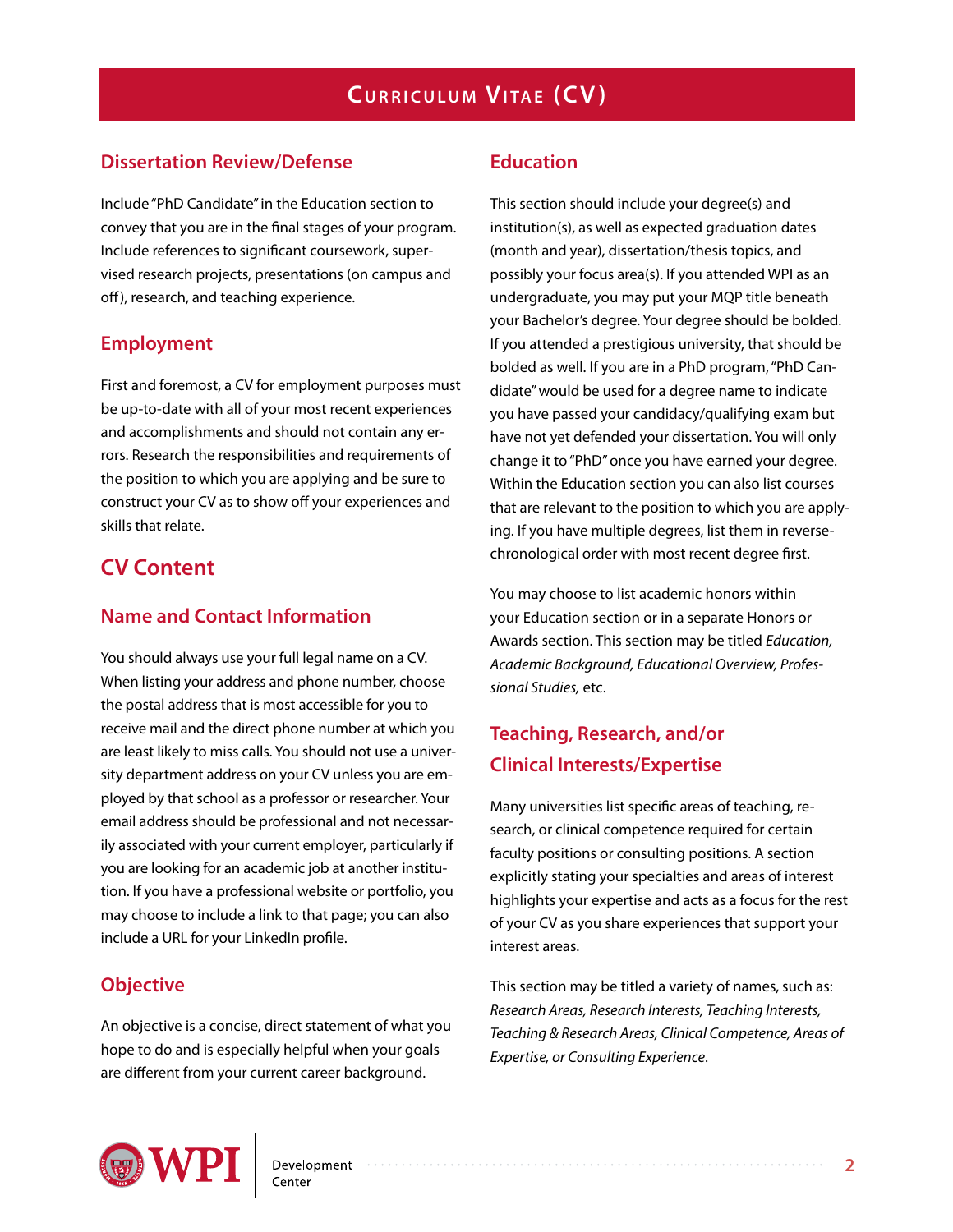## **Teaching, Research, and/or Clinical Experiences**

Your experiences section heading(s) should reflect the key functions of the position to which you are applying. If you are applying to a faculty position that emphasizes both teaching and research, you might have a "Teaching Experience" as well as a "Research Experience" section. If clinical experience is important to the role you are seeking, include a "Clinical Experience" section and be sure to mention client or subject population. Be sure to provide sufficient information about what you did, what you achieved, and your methodology. Be sure each Experience section is in reverse-chronological order.

Depending on the experiences you have, you may have multiple sections that are appropriate, including titles such as: *Teaching Experience, Research Experience, Clinical Experience, Fellowships, Research Grants, Graduate Fieldwork, or Sponsored Research*.

#### **Publications and/or Presentations**

All publications and presentations should be included on your CV, in separate sections. Be sure to use proper citation. Preferred bibliographic styles may differ by discipline or field.

Different section titles that may be appropriate depending on what you have done include: *Presentations, Publications, Publications in Progress, Papers Presented, Poster Sessions, Reviews, Scientific Papers, Books, Chapters, Lectures, Conferences, or Workshop Presentations*.

#### **Activities or Service Experience**

You may list experiences outside of your academic/ research experiences, such as volunteer experiences, consulting activities, non-academic experiences, student recruitment, non-academic related public speaking engagements, and other examples of community

involvement and engagement. Although they may not all be related to academics or your chosen field, they are enriching experiences that reveal more about you to the person reviewing your CV.

This section can be called a variety of titles, such as: *Service, Campus Activities, Committee Leadership, Community Outreach, Interdisciplinary Collaboration, Departmental Service, or Professional Activities*.

#### **Professional Affiliations**

You might choose to list the organizations or professional associations of which you are a member. If you have had, or currently have, a leadership role in any of those organizations, be sure to highlight that by listing the role first and bolding it.

Section titles for this section could include: *Professional Organizations, Affiliations, Memberships, or Scholarly Societies*.

#### **Skills**

Sometimes a section highlighting your technical skills may be useful. For example, if the position you are seeking requires a great deal of experience with particular laboratory techniques, software, or foreign languages, you might highlight those in a Skills section.

This section may be called: *Skills, Competencies, Proficiencies,* etc.

#### **References**

References are not necessary to list on your CV but you should be prepared to provide them upon request. Be sure to ask permission to use someone as a reference in advance and provide them with a copy of your CV. An exception to this may be for individuals applying for faculty positions, in which case a list of references can be included at the end of your CV.

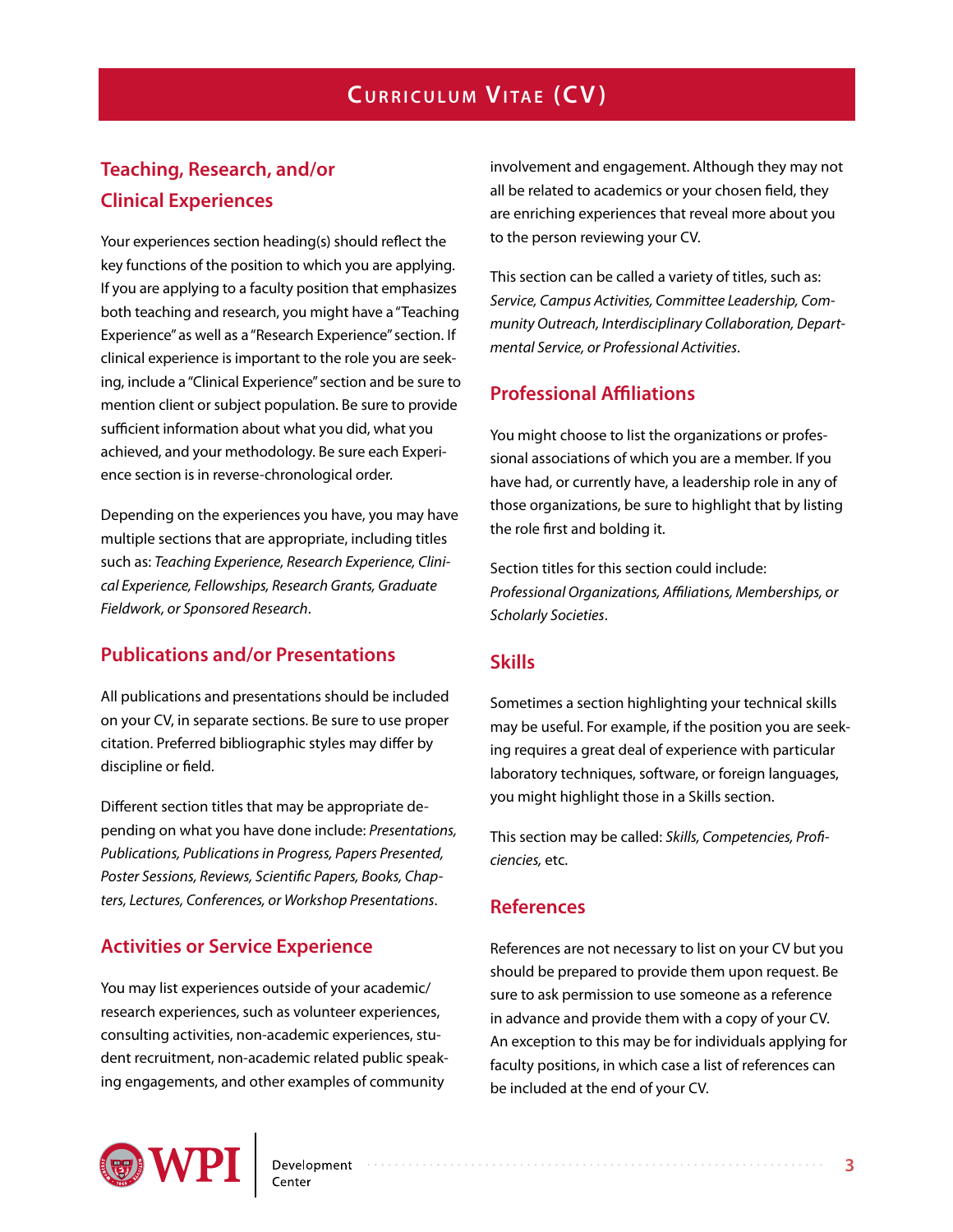#### **Additional Categories**

There is no "one size fits all" prescription for what categories and details should be included in a CV. Depending on the purpose or position for which you are applying, additional sections may be appropriate that highlight necessary competencies or components of the role that do not fit elsewhere. For example, if a position requires you to teach or conduct research abroad, an "International Experience" section could be appropriate, but it would not be relevant to positions that do not have that component. Your CV is entirely customizable to what works for you and demonstrates the skills and experiences that will make the person reviewing it want to invite you for an interview!

**Career Development Center**  Project Center 508-831-5260 | **cdc@wpi.edu wpi.edu/+cdc**

**facebook.com/cdcatwpi @cdcatwpi o** wpi\_cdc



**[youtube.com/cd](http://wp.wpi.edu/cdc/)catwpi** 

**pinterest.com/wpi\_cdc**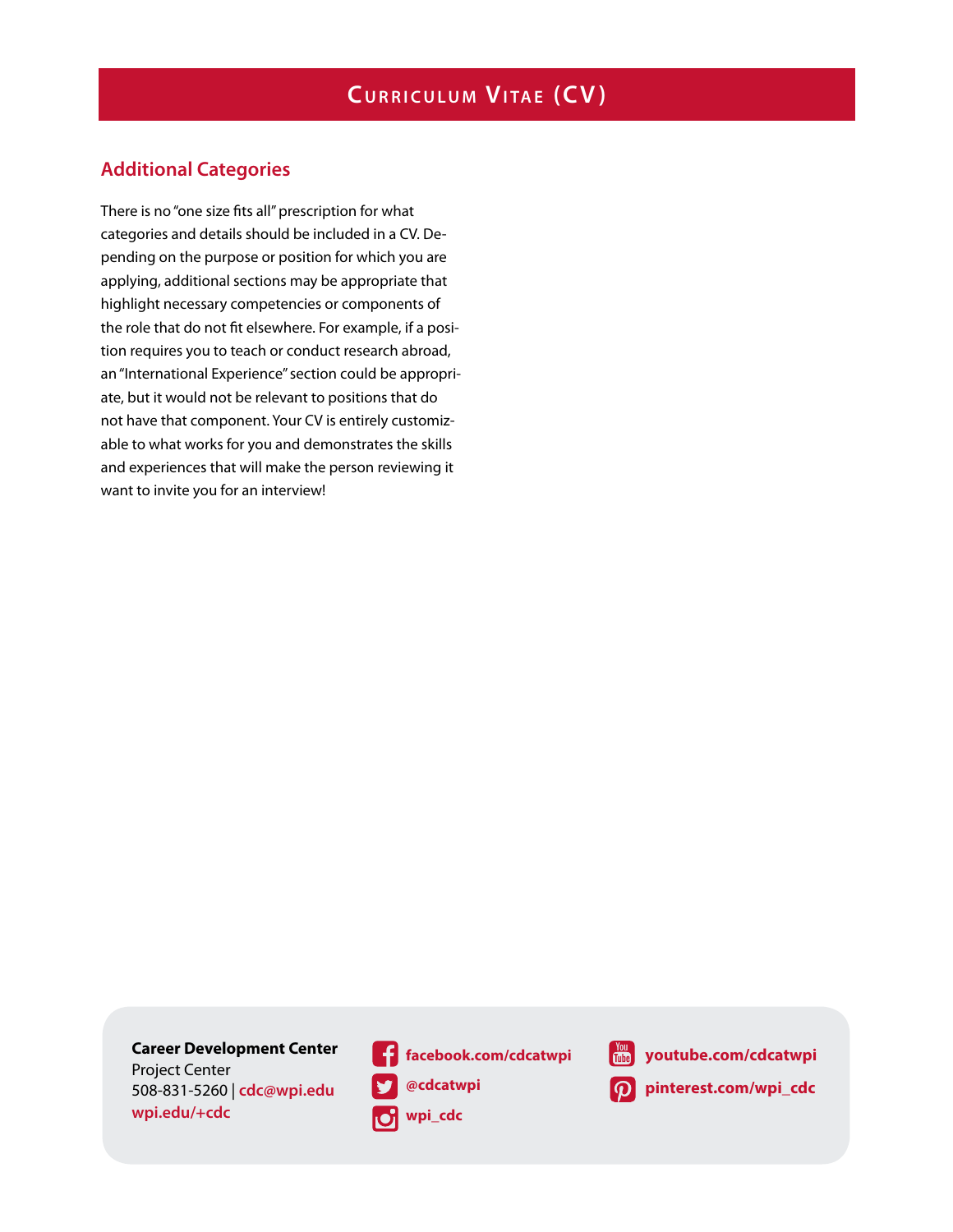## **Sample CV 1**



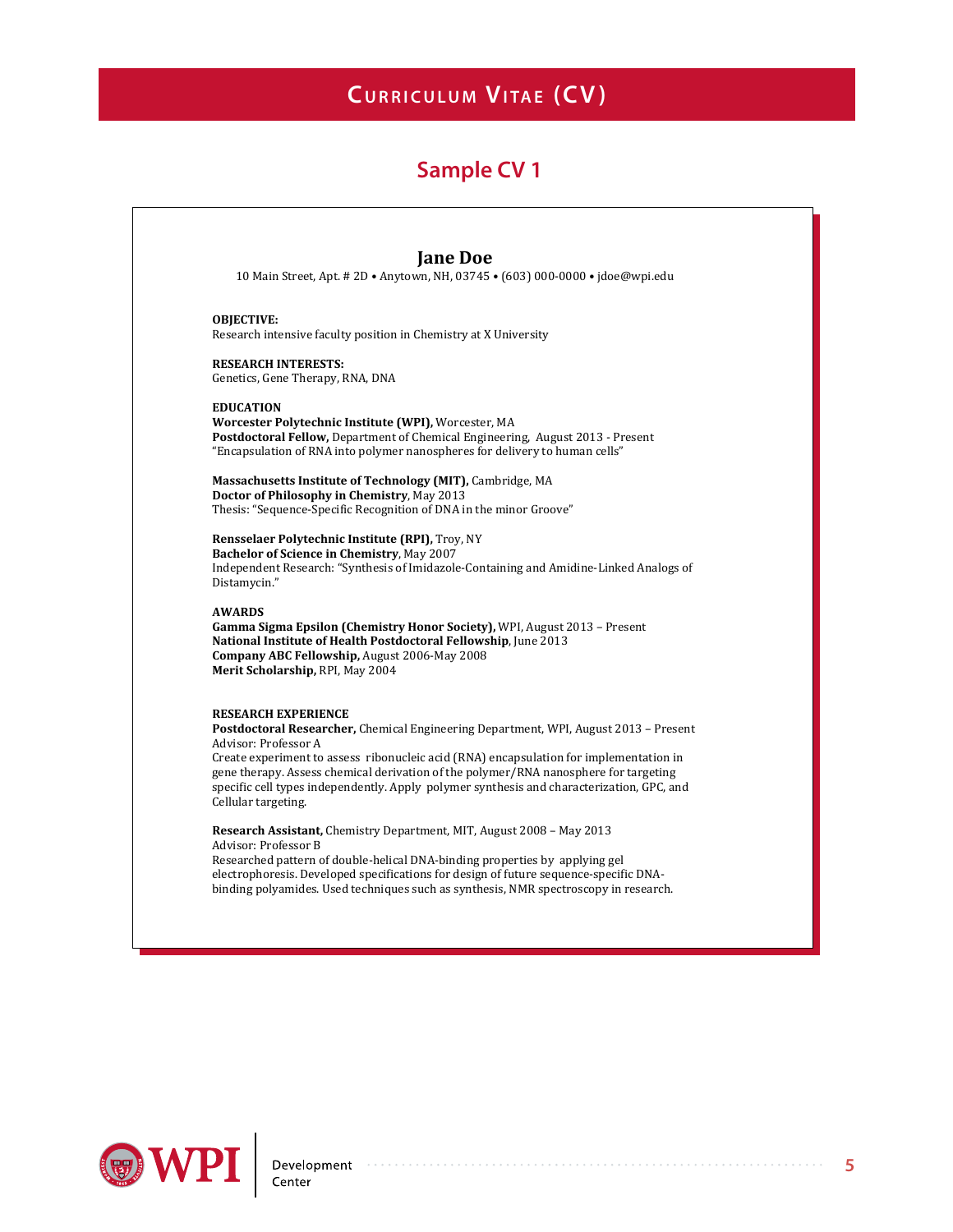

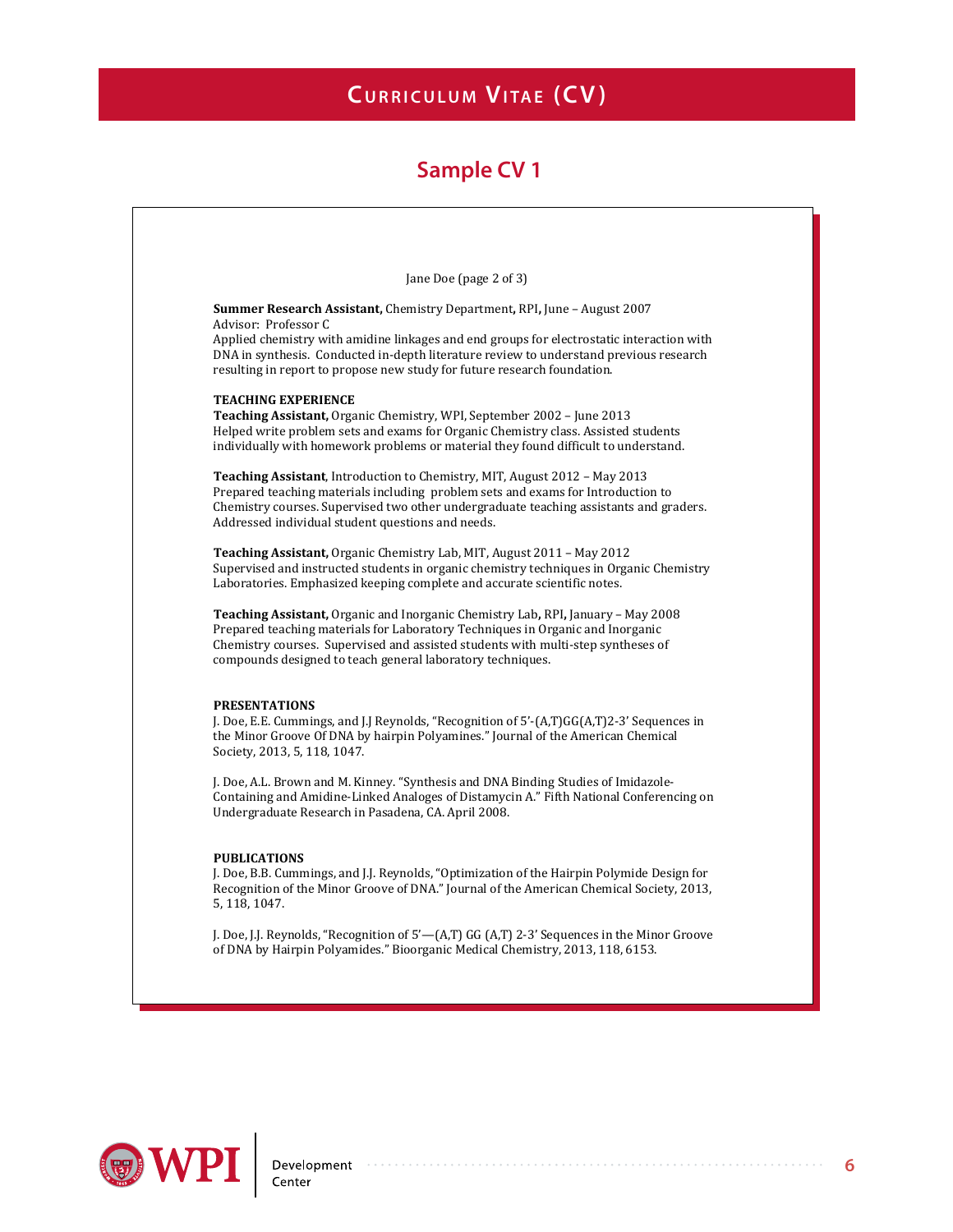

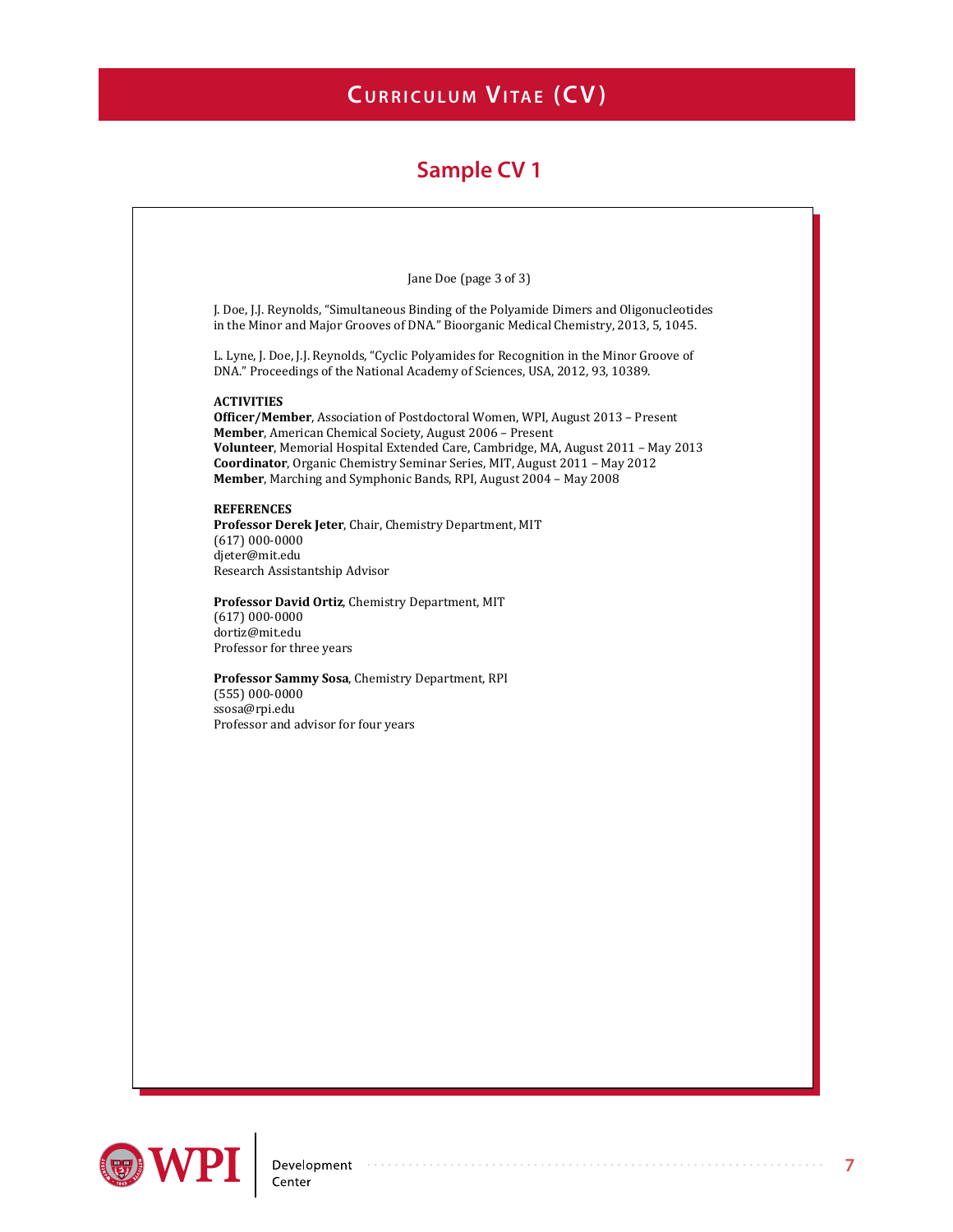| <b>Angela Apple</b>                                                                                                                                                                                                                                                                                                                                                                                                                                                                                                                      |                                                    |
|------------------------------------------------------------------------------------------------------------------------------------------------------------------------------------------------------------------------------------------------------------------------------------------------------------------------------------------------------------------------------------------------------------------------------------------------------------------------------------------------------------------------------------------|----------------------------------------------------|
| 777 Lucky Way<br>Worcester, MA 01609                                                                                                                                                                                                                                                                                                                                                                                                                                                                                                     | 508-777-7777<br>aapple@wpi.edu                     |
| <b>OBJECTIVE</b><br>Postdoctoral fellowship focused in fluid mechanics                                                                                                                                                                                                                                                                                                                                                                                                                                                                   |                                                    |
| <b>EDUCATION</b><br>Doctor of Philosophy Candidate, Mechanical Engineering, GPA 3.7/4.0<br>Worcester Polytechnic Institute (WPI), Worcester, MA<br>Dissertation: "Project Planning and Control in a Shipbuilding Yard"                                                                                                                                                                                                                                                                                                                   | Expected May 2016                                  |
| Master of Science, Mechanical Engineering, GPA 3.9/4.0<br>Bachelor of Mechanical Engineering, GPA 3.7/4.0<br>Columbia University, New York, NY<br>Master's Thesis: "Plasma Synthesis of Crystalline Silicon Nanoparticles"                                                                                                                                                                                                                                                                                                               | May 2012<br>May 2009                               |
| <b>RESEARCH EXPERIENCE</b><br>Research Assistant, Mechanical Engineering Department, WPI<br>Analyze filtration on fractal aggregates to best understand process<br>Applied for and secured National Science Foundation (NSF) Research Grant to apply towards<br>$\bullet$                                                                                                                                                                                                                                                                | Aug 2012-Present                                   |
| nanoparticle research<br>• Collaborate with ABC Company, DEF Corporation, and team of seven students to study fiber<br>filters to advanced manufacturability<br>Develop and maintain a web-based software to log, and analyze, product performance                                                                                                                                                                                                                                                                                       |                                                    |
| Research Assistant, Engineering Department, Columbia University<br>Optimized plasma reactor to synthesize nanoparticles for electronic device applications<br>Examined and categorized nanoparticles on electron and atomic force microscopes<br>$\bullet$<br>Maintained equipment such as vacuum, spectrometer, and laser light for experiments<br>$\bullet$<br>Performed experiments under varying plasma conditions independently<br>Wrote weekly memos and monthly status reports highlighting progress and limitations<br>$\bullet$ | Aug 2011-May 2012                                  |
| <b>TEACHING EXPERIENCE</b><br>Teaching Assistant, Particle Engineering Course, Columbia University<br>Led office hours to help students understand and solve homework problems<br>$\bullet$<br>Created and evaluated student homework assignments<br>$\bullet$<br>Generated, graded and tracked weekly assessments, using Microsoft Word and Excel<br>$\bullet$                                                                                                                                                                          | Jan 2011-May 2011                                  |
| <b>PATENTS</b><br>Incorporated input roller having a rotary mass actuator (pending)<br>Handheld device having multiple localized force feedback (pending)<br>Tag for enabling contact with a wireless communication device (#12345)                                                                                                                                                                                                                                                                                                      | Filed: Feb 2012<br>Filed: April 2012<br>April 2012 |
| <b>AWARDS &amp; FUNDING</b><br><b>Massachusetts Society of Engineers Graduate Student Scholarship</b><br>National Science Foundation Graduate Research Fellowship, NSF                                                                                                                                                                                                                                                                                                                                                                   | Aug 2008-Present<br>April 2012                     |

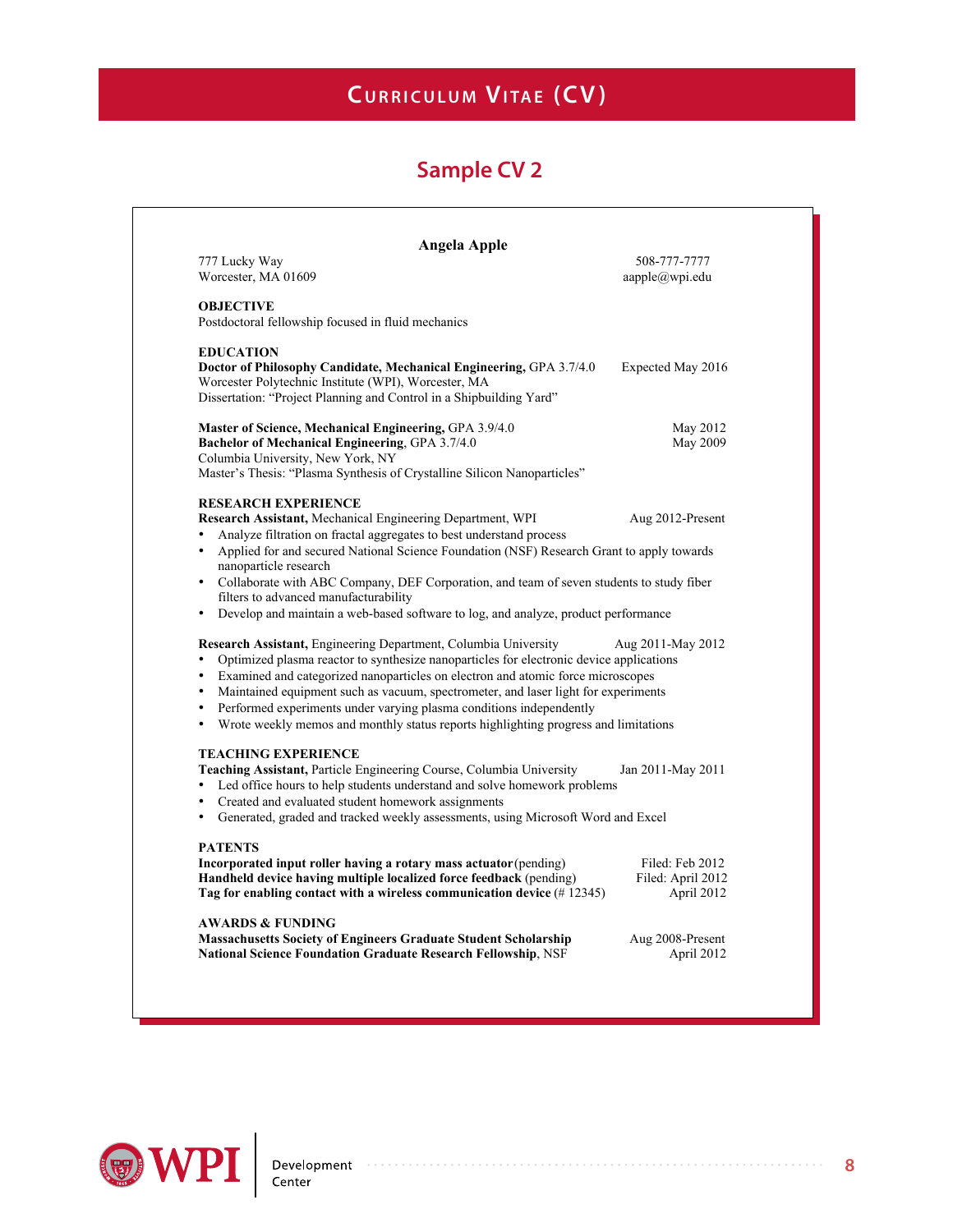| <b>PUBLICATIONS</b><br><b>Journal Publications</b><br>Angela Apple, Peter Pear, Olivia Orange. Journal article title. International Journal of Mechanical<br>Angela Apple, Barbara Banana, Ginny Grape. Journal article title. International Journal of<br>Angela Apple, Walter Watermelon, Marge Mango. Journal article title. International Journal of<br>Peter Pear, Angela Apple, Olivia Orange. Title. Conference, Conference City, State, May 2011<br>Ginny Grape, Angela Apple. Title. Conference, Conference City, State, Sept 2010<br><b>Numerical Study of Natural Convection in Solar Thermal Storage Vessels</b><br>Massachusetts Society of Engineers Conference 2011, Concord, MA Sept 18-21, 2012<br><b>Numerical Study of Natural Convection in Solar Thermal Storage Vessels</b><br>American Society of Mechanical Engineers Conference 2011, Boston, MA June 4-7, 2012<br><b>Real-Time Automotive Slip Angle Estimation with Nonlinear Observer</b><br>University of Minnesota Master Thesis Event 2007, Minnesota, MN, May 2, 2012<br><b>POSTERS</b><br><b>Low Pressure Plasma Synthesis of Crystalline Silicon Nanoparticles</b><br>Massachusetts Society of Engineers Conference 2012, Boston, MA, Sept 20-24, 2012<br><b>American Society of Mechanical Engineers</b><br>Aug 2010-Present<br><b>Massachusetts Society of Professional Engineers</b><br>Aug 2009-Present<br>Aug 2010-Dec 2010 | Mechanical Engineering Advanced Study Grant, Columbia University                                                                                                                            | Aug 2010-May 2011    |
|--------------------------------------------------------------------------------------------------------------------------------------------------------------------------------------------------------------------------------------------------------------------------------------------------------------------------------------------------------------------------------------------------------------------------------------------------------------------------------------------------------------------------------------------------------------------------------------------------------------------------------------------------------------------------------------------------------------------------------------------------------------------------------------------------------------------------------------------------------------------------------------------------------------------------------------------------------------------------------------------------------------------------------------------------------------------------------------------------------------------------------------------------------------------------------------------------------------------------------------------------------------------------------------------------------------------------------------------------------------------------------------------------------------------|---------------------------------------------------------------------------------------------------------------------------------------------------------------------------------------------|----------------------|
|                                                                                                                                                                                                                                                                                                                                                                                                                                                                                                                                                                                                                                                                                                                                                                                                                                                                                                                                                                                                                                                                                                                                                                                                                                                                                                                                                                                                                    |                                                                                                                                                                                             |                      |
|                                                                                                                                                                                                                                                                                                                                                                                                                                                                                                                                                                                                                                                                                                                                                                                                                                                                                                                                                                                                                                                                                                                                                                                                                                                                                                                                                                                                                    |                                                                                                                                                                                             |                      |
|                                                                                                                                                                                                                                                                                                                                                                                                                                                                                                                                                                                                                                                                                                                                                                                                                                                                                                                                                                                                                                                                                                                                                                                                                                                                                                                                                                                                                    |                                                                                                                                                                                             |                      |
|                                                                                                                                                                                                                                                                                                                                                                                                                                                                                                                                                                                                                                                                                                                                                                                                                                                                                                                                                                                                                                                                                                                                                                                                                                                                                                                                                                                                                    | Engineering, 2013; Under review.                                                                                                                                                            |                      |
|                                                                                                                                                                                                                                                                                                                                                                                                                                                                                                                                                                                                                                                                                                                                                                                                                                                                                                                                                                                                                                                                                                                                                                                                                                                                                                                                                                                                                    |                                                                                                                                                                                             |                      |
|                                                                                                                                                                                                                                                                                                                                                                                                                                                                                                                                                                                                                                                                                                                                                                                                                                                                                                                                                                                                                                                                                                                                                                                                                                                                                                                                                                                                                    | Mechanical Engineering, 2012; 126 (56-70): 1020-1056.                                                                                                                                       |                      |
|                                                                                                                                                                                                                                                                                                                                                                                                                                                                                                                                                                                                                                                                                                                                                                                                                                                                                                                                                                                                                                                                                                                                                                                                                                                                                                                                                                                                                    | Mechanical Engineering, 2010; 122 (43-52): 894-906.                                                                                                                                         |                      |
|                                                                                                                                                                                                                                                                                                                                                                                                                                                                                                                                                                                                                                                                                                                                                                                                                                                                                                                                                                                                                                                                                                                                                                                                                                                                                                                                                                                                                    | <b>Conference Publications</b>                                                                                                                                                              |                      |
|                                                                                                                                                                                                                                                                                                                                                                                                                                                                                                                                                                                                                                                                                                                                                                                                                                                                                                                                                                                                                                                                                                                                                                                                                                                                                                                                                                                                                    |                                                                                                                                                                                             |                      |
|                                                                                                                                                                                                                                                                                                                                                                                                                                                                                                                                                                                                                                                                                                                                                                                                                                                                                                                                                                                                                                                                                                                                                                                                                                                                                                                                                                                                                    |                                                                                                                                                                                             |                      |
|                                                                                                                                                                                                                                                                                                                                                                                                                                                                                                                                                                                                                                                                                                                                                                                                                                                                                                                                                                                                                                                                                                                                                                                                                                                                                                                                                                                                                    | <b>PRESENTATONS</b>                                                                                                                                                                         |                      |
|                                                                                                                                                                                                                                                                                                                                                                                                                                                                                                                                                                                                                                                                                                                                                                                                                                                                                                                                                                                                                                                                                                                                                                                                                                                                                                                                                                                                                    |                                                                                                                                                                                             |                      |
|                                                                                                                                                                                                                                                                                                                                                                                                                                                                                                                                                                                                                                                                                                                                                                                                                                                                                                                                                                                                                                                                                                                                                                                                                                                                                                                                                                                                                    |                                                                                                                                                                                             |                      |
|                                                                                                                                                                                                                                                                                                                                                                                                                                                                                                                                                                                                                                                                                                                                                                                                                                                                                                                                                                                                                                                                                                                                                                                                                                                                                                                                                                                                                    |                                                                                                                                                                                             |                      |
|                                                                                                                                                                                                                                                                                                                                                                                                                                                                                                                                                                                                                                                                                                                                                                                                                                                                                                                                                                                                                                                                                                                                                                                                                                                                                                                                                                                                                    |                                                                                                                                                                                             |                      |
|                                                                                                                                                                                                                                                                                                                                                                                                                                                                                                                                                                                                                                                                                                                                                                                                                                                                                                                                                                                                                                                                                                                                                                                                                                                                                                                                                                                                                    | American Control Conference 2011, Auburn, AL, Jan 12-15, 2013                                                                                                                               |                      |
|                                                                                                                                                                                                                                                                                                                                                                                                                                                                                                                                                                                                                                                                                                                                                                                                                                                                                                                                                                                                                                                                                                                                                                                                                                                                                                                                                                                                                    | <b>Low Pressure Plasma Synthesis of Crystalline Silicon Nanoparticles</b>                                                                                                                   |                      |
|                                                                                                                                                                                                                                                                                                                                                                                                                                                                                                                                                                                                                                                                                                                                                                                                                                                                                                                                                                                                                                                                                                                                                                                                                                                                                                                                                                                                                    |                                                                                                                                                                                             |                      |
|                                                                                                                                                                                                                                                                                                                                                                                                                                                                                                                                                                                                                                                                                                                                                                                                                                                                                                                                                                                                                                                                                                                                                                                                                                                                                                                                                                                                                    |                                                                                                                                                                                             |                      |
|                                                                                                                                                                                                                                                                                                                                                                                                                                                                                                                                                                                                                                                                                                                                                                                                                                                                                                                                                                                                                                                                                                                                                                                                                                                                                                                                                                                                                    |                                                                                                                                                                                             |                      |
|                                                                                                                                                                                                                                                                                                                                                                                                                                                                                                                                                                                                                                                                                                                                                                                                                                                                                                                                                                                                                                                                                                                                                                                                                                                                                                                                                                                                                    |                                                                                                                                                                                             |                      |
|                                                                                                                                                                                                                                                                                                                                                                                                                                                                                                                                                                                                                                                                                                                                                                                                                                                                                                                                                                                                                                                                                                                                                                                                                                                                                                                                                                                                                    | <b>PROFESSIONAL MEMBERSHIPS</b>                                                                                                                                                             |                      |
|                                                                                                                                                                                                                                                                                                                                                                                                                                                                                                                                                                                                                                                                                                                                                                                                                                                                                                                                                                                                                                                                                                                                                                                                                                                                                                                                                                                                                    | <b>International Association of Mechanical Engineers</b>                                                                                                                                    | Aug 2011-Present     |
|                                                                                                                                                                                                                                                                                                                                                                                                                                                                                                                                                                                                                                                                                                                                                                                                                                                                                                                                                                                                                                                                                                                                                                                                                                                                                                                                                                                                                    |                                                                                                                                                                                             |                      |
|                                                                                                                                                                                                                                                                                                                                                                                                                                                                                                                                                                                                                                                                                                                                                                                                                                                                                                                                                                                                                                                                                                                                                                                                                                                                                                                                                                                                                    |                                                                                                                                                                                             |                      |
|                                                                                                                                                                                                                                                                                                                                                                                                                                                                                                                                                                                                                                                                                                                                                                                                                                                                                                                                                                                                                                                                                                                                                                                                                                                                                                                                                                                                                    |                                                                                                                                                                                             |                      |
|                                                                                                                                                                                                                                                                                                                                                                                                                                                                                                                                                                                                                                                                                                                                                                                                                                                                                                                                                                                                                                                                                                                                                                                                                                                                                                                                                                                                                    |                                                                                                                                                                                             |                      |
|                                                                                                                                                                                                                                                                                                                                                                                                                                                                                                                                                                                                                                                                                                                                                                                                                                                                                                                                                                                                                                                                                                                                                                                                                                                                                                                                                                                                                    |                                                                                                                                                                                             |                      |
|                                                                                                                                                                                                                                                                                                                                                                                                                                                                                                                                                                                                                                                                                                                                                                                                                                                                                                                                                                                                                                                                                                                                                                                                                                                                                                                                                                                                                    |                                                                                                                                                                                             | May 2008, 2009, 2010 |
|                                                                                                                                                                                                                                                                                                                                                                                                                                                                                                                                                                                                                                                                                                                                                                                                                                                                                                                                                                                                                                                                                                                                                                                                                                                                                                                                                                                                                    | <b>SERVICE</b>                                                                                                                                                                              | June 2009-July 2008  |
|                                                                                                                                                                                                                                                                                                                                                                                                                                                                                                                                                                                                                                                                                                                                                                                                                                                                                                                                                                                                                                                                                                                                                                                                                                                                                                                                                                                                                    |                                                                                                                                                                                             |                      |
|                                                                                                                                                                                                                                                                                                                                                                                                                                                                                                                                                                                                                                                                                                                                                                                                                                                                                                                                                                                                                                                                                                                                                                                                                                                                                                                                                                                                                    |                                                                                                                                                                                             |                      |
|                                                                                                                                                                                                                                                                                                                                                                                                                                                                                                                                                                                                                                                                                                                                                                                                                                                                                                                                                                                                                                                                                                                                                                                                                                                                                                                                                                                                                    |                                                                                                                                                                                             |                      |
|                                                                                                                                                                                                                                                                                                                                                                                                                                                                                                                                                                                                                                                                                                                                                                                                                                                                                                                                                                                                                                                                                                                                                                                                                                                                                                                                                                                                                    | Professional Reviewer, University Council of Graduate Student Grants<br>Volunteer, Annual Blood Drive-American Red Cross, New York, NY<br>AmeriCorps Volunteer, MN Math Corps, New York, NY |                      |
|                                                                                                                                                                                                                                                                                                                                                                                                                                                                                                                                                                                                                                                                                                                                                                                                                                                                                                                                                                                                                                                                                                                                                                                                                                                                                                                                                                                                                    |                                                                                                                                                                                             |                      |
|                                                                                                                                                                                                                                                                                                                                                                                                                                                                                                                                                                                                                                                                                                                                                                                                                                                                                                                                                                                                                                                                                                                                                                                                                                                                                                                                                                                                                    |                                                                                                                                                                                             |                      |

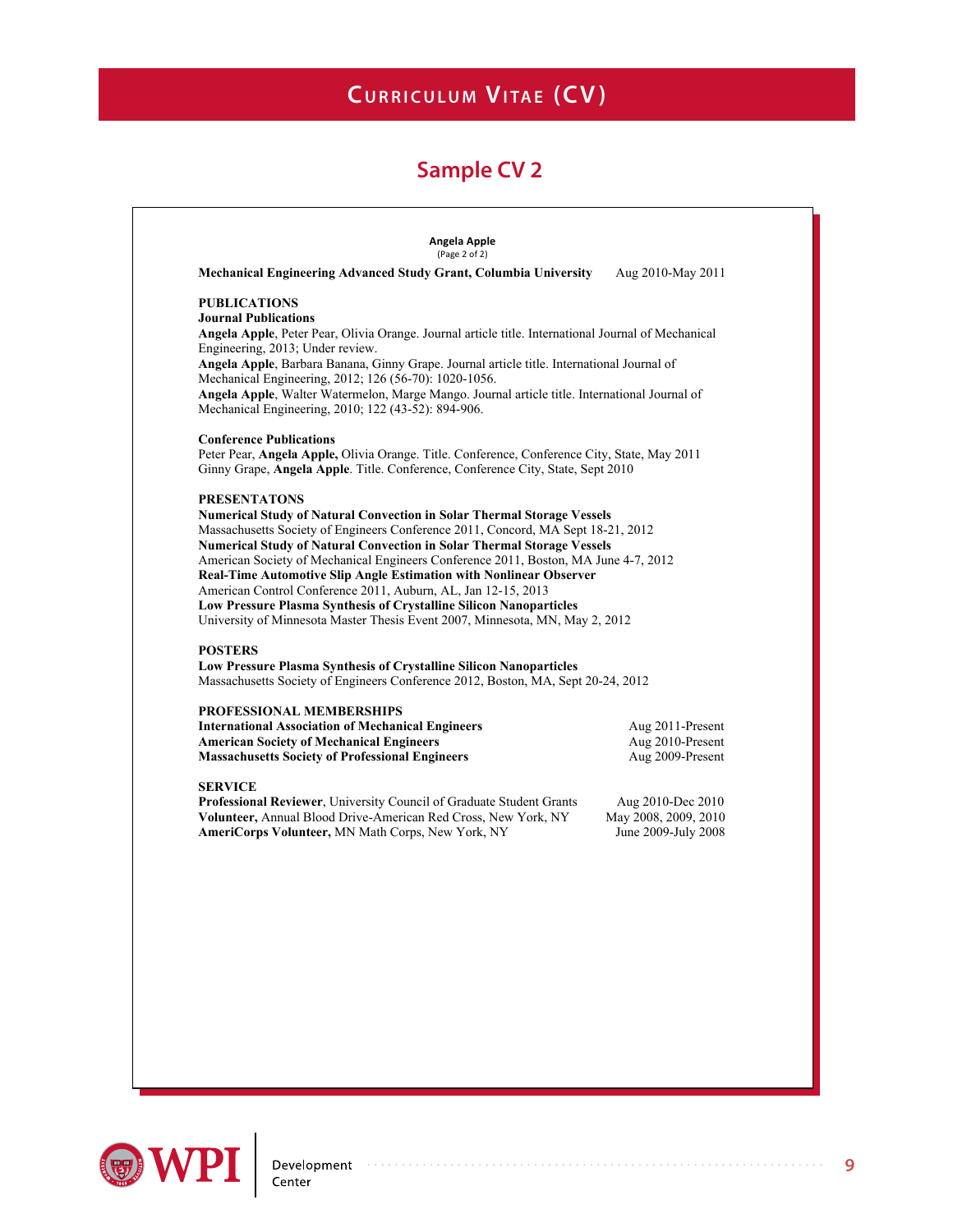## **Sample CV 3**